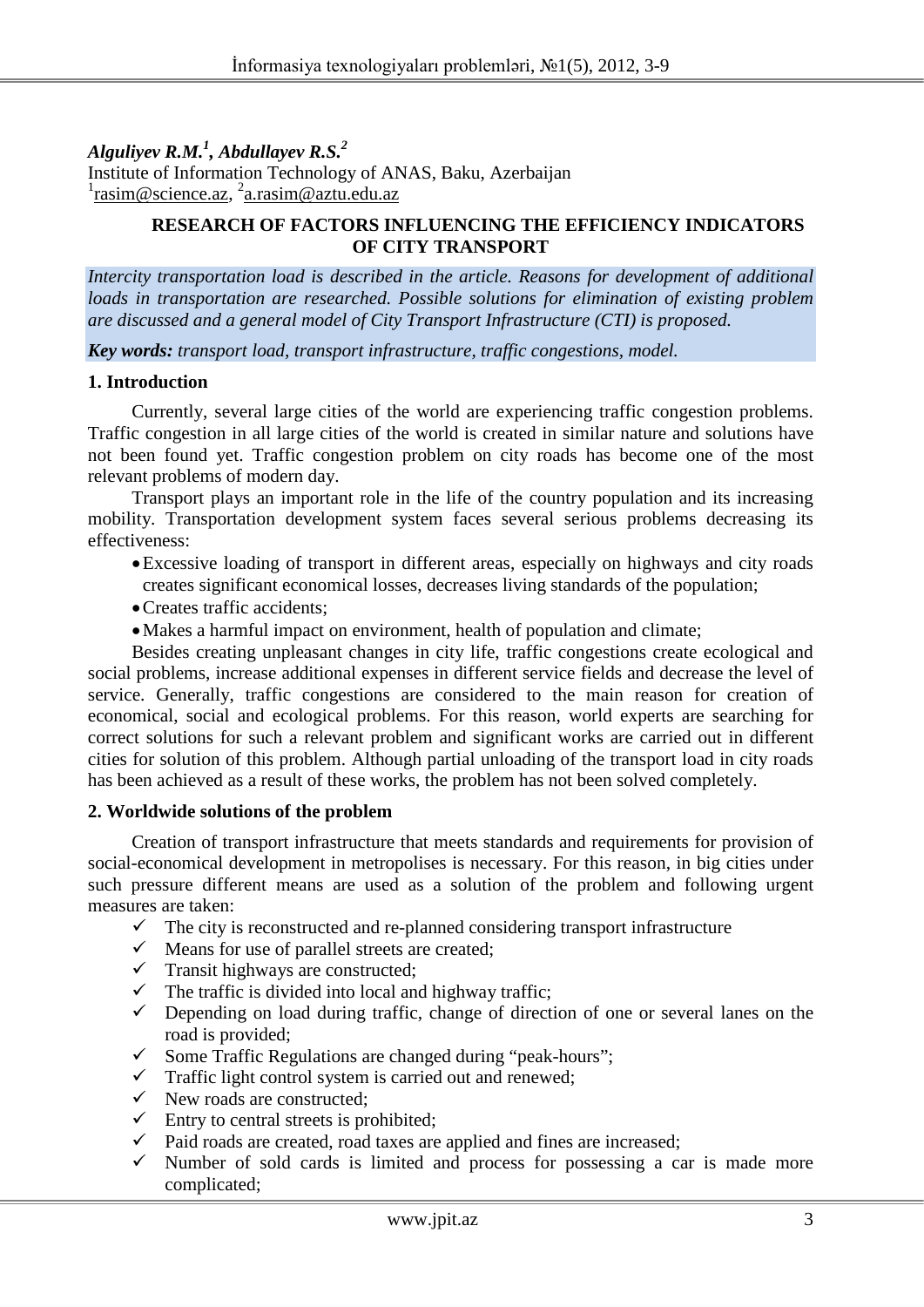- $\checkmark$  a system allowing use of the same car by several joint drivers is created;
- $\checkmark$  traffic regulations and codes are improved;
- $\checkmark$  limitations (time, route etc) are posed based on types of transport (trucks, service, bus etc);
- $\checkmark$  using the cars on even or odd days of the week in accordance with even or odd last license plate numbers of the cards are allowed**;**
- $\checkmark$  Intellectual control systems are created using modern information and communication technologies.

As is evident, different measures are applied as solutions of the situation. Apart from these, other measures are also taken to eliminate excessive loading of city transport infrastructure. This problem has always been in the center of attention of scientists.

Researches are continued since emergence of this world-level relevant problem and its first researches[1–3] till modern day, new ideas rise, modified models are proposed, several government programs are developed and implemented, application of new technologies is used.

But, what are the reasons behind occurrence of such unpleasant problems in transport?

# **3. Classification of factors influencing effectiveness indicators of CTI**

Researches demonstrate that several factors affect development of traffic congestions. Each of listed factors increase transport load in the city and result in increase of transport congestions. At this time, passage capability of the roads and traffic intensiveness of cars reduce, additional expenses and loss of time increase and loading level of the roads reaches its "peak" point. This unpleasant additional load creates additional (excessive transport load) in the city transport infrastructure[4].

As every research object has parameters and quality indicators, CTI has its own special effectiveness indicators. Generally transport flow has following main indicators [5]:

- $\checkmark$  intensiveness of transport flow;
- $\checkmark$  structure of transport flows;
- $\checkmark$  density of transport flows;
- $\checkmark$  transmissivity of the roads;
- $\checkmark$  traffic speed;
- $\checkmark$  traffic delays;
- $\checkmark$  loading level etc.

While analyzing traffic load in city infrastructure, different factors affect above mentioned indicators. During classification of these factors, diversity of origins of excessive transport load in the city infrastructure brings attention. Generally, origins of CTI transport load are diverse:

- $\checkmark$  of human factor origin;
- $\checkmark$  of physical origin;
- $\checkmark$  of economical origin;
- $\checkmark$  of natural origin;
- $\checkmark$  of infogen origin.

While analyzing problems and searching for their solutions based on their origin, necessity to have mechanisms capable of regulating special generalized administration model and influence factors of any origin occurs.

Unlike several models proposed for solution of this issue [6–10], we will consider the existing problem with an informational approach and try to develop a generalized administration model of city transport infrastructure. We considering that, "black box" model shown in figure 1, may have a capability to reflect real problems in city transport infrastructure. The main principal of this problem consists of providing access parameters regardless of processes occurring within the system and obtaining the desired result upon exit. factors influencing transport load will be places at the entrance; and at the exit efficiency indicators of the city transport will be places at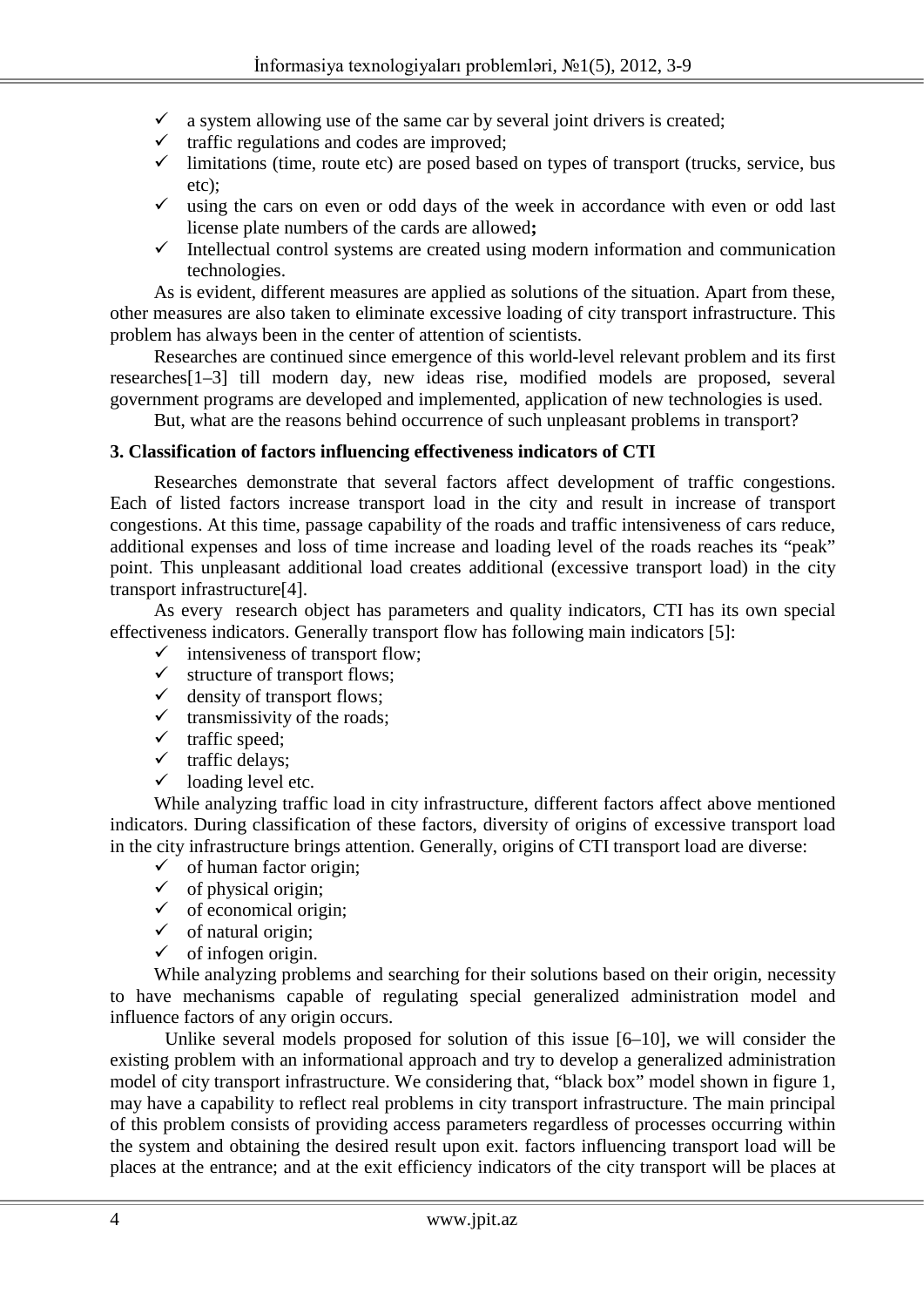the exit of the system. Based on administration principal [11] entrance parameters are divided into controlled and non-controlled, besides exit parameters and administration mechanisms are located in the system.



Figure 1. General administration scheme of City Transport Infrastructure

 $X\{x_1, \ldots, x_n\}$  – controlled parameters, whereas  $x_1$ = roads,  $x_2$ = entrance into the city,  $x_3$ = traffic lights,  $x_4$ = artificial hindrances,  $x_5$ = parking,  $x_6$ =number of cars,  $x_n$ =lack of information;

 $Z\{z_1, \ldots z_n\}$ – non-controlled parameters, whereas  $z_1$ =earthquake,  $z_2$ =rain,  $z_3$ =snow, *z4*=storm, *zk*= flood;

 $Y{y_1, ..., y_n}$  – exit parameters, whereas  $y_1$ = intensiveness of traffic flow,  $y_2$ = traffic speed at certain parts of the road,  $y_3$ =traffic delays,  $y_4$ =loading level,  $y_m$ = transmissivity of the roads.

Mathematical relation of this model can be generally shown as below:  $Y = F(X, Z)$ .

Regulation mechanism shown in figure  $1 - \text{can}$  be included in laws, legal normative acts, special measures of administration officials, limitations, and intellectual systems etc. As noncontrolled parameters influencing the transport infrastructure do not have a regulation mechanism, it is necessary to take special emergency measures and be ready for them when transport problems related to these factors occur. Let's look through table 1 below, in order to determine the controllability of influence factors and origins of influence factors.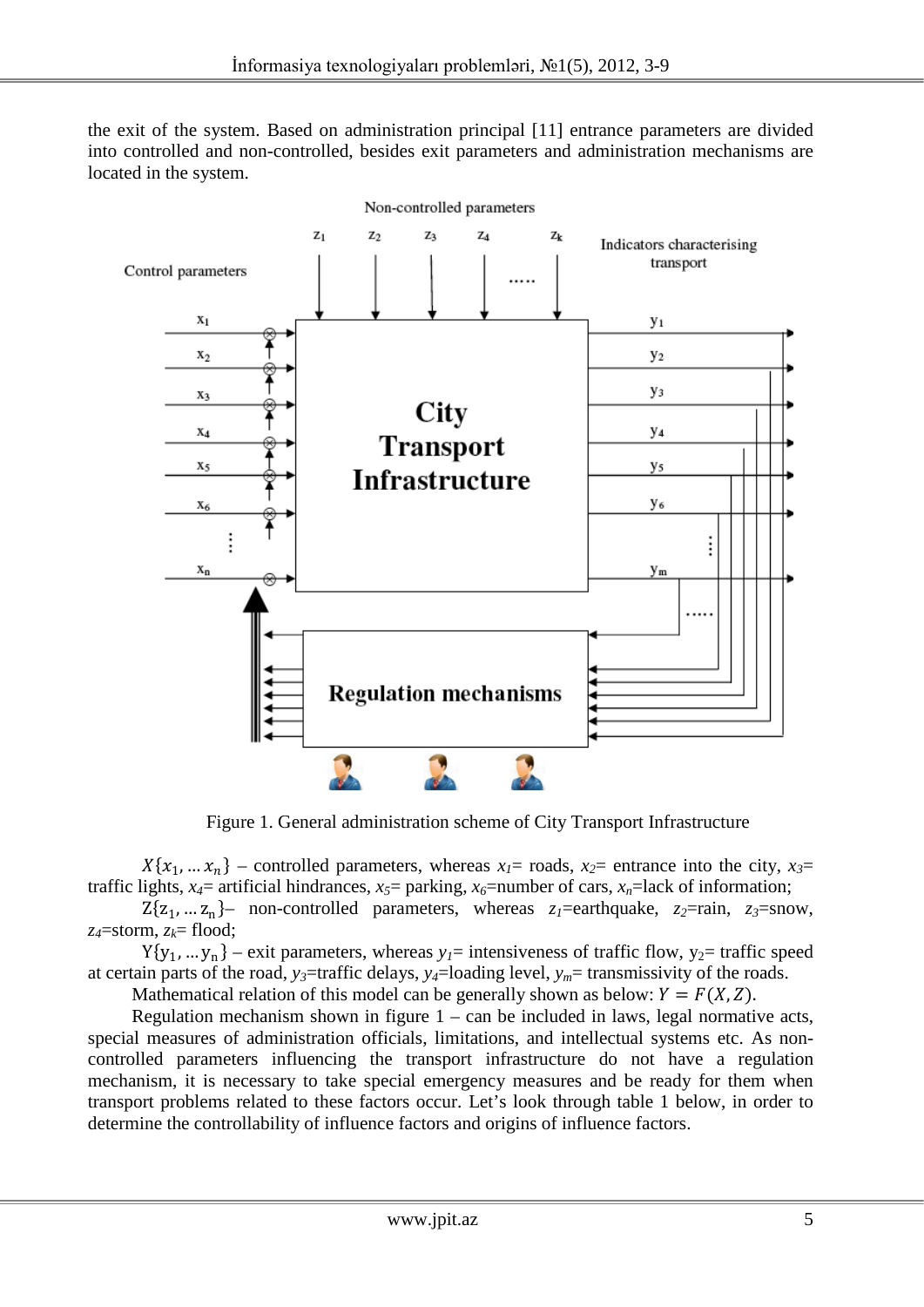Table 1

| Chassincation of nacions influencing transport load of CTT |                                                      |                                  |
|------------------------------------------------------------|------------------------------------------------------|----------------------------------|
| Factors influencing<br>excessive transport load<br>in CTI  | Regulation and administration mechanisms             | Origin of<br>influence<br>factor |
| Lack of information                                        | Necessity to create special mechanism                | Infogen Origin                   |
| Roads                                                      | Taking special measures by administrative officials  | Physical origin                  |
|                                                            | (repair, widening, renewal, quality improvement etc) |                                  |
| Entry to the city                                          | Special measures by administrative officials         | Human factor                     |
|                                                            | (limitations)                                        | origin                           |
| <b>Traffic lights</b>                                      | Application of intellectual systems                  | Human factor<br>origin           |
| Artificial hindrances                                      | Laws, legal normative acts, limitations etc.         | Human factor<br>origin           |
| Parking                                                    | Laws, limitations, new technologies etc.             | Human factor<br>origin           |
| Number of cars                                             | Special measures by administrative officials         | Economical                       |
|                                                            | (limitations)                                        | origin                           |
| Natural disasters                                          | Are non-controlled factors and measures must be      | Natural origin                   |
|                                                            | taken in order to be ready for created disturbances  |                                  |

Classification of factors influencing transport load of CTI

As seen, there are different regulations and administration mechanisms for influence factors of different origins. We think that, exit parameters will improve upon making changes on and minimalization of these factors based on any parameter using regulation and administration mechanisms, as well as making a significant impact on elimination of excessive transport load in transport infrastructure.

# **4. Loads of infogen origin**

The most important of all controlled factors influencing the transport load is the excessive transport load of infogen origin. Loads of infogen origin are one of the most significant hidden reasons behind traffic congestions on the city roads and are caused by lack of information. A search for necessary information resource is a relevant issue and researches show that, during conduction of this search necessity of using cars is the most important reason influencing the transport load.

Citizens after different kinds of information chaotically move on city roads. Citizens can not find answers to questions such as "Where is information located? How can I reach necessary destination? How can find the address?" How can information abundance be created? How can we ensure elimination of excessive load in transport or minimalization of this load namely during the information search? Naturally, at this point effective and correct use of new information technologies is required.

In modern globalization period, all world countries are passing into information society environment and creating e-citizen, e-services concepts.

At the same time, it is known to everyone that incorrect conduction of search on internet creates unnecessary problems in the network. If the searched address (inquiry) is known, this address will be applied to directly, otherwise it will be necessary to face time-loss and take a longer route. On the other hand, a very large volume of information is presented to the customer for one inquiry, majority of which is unnecessary and time spent is inefficient. As a result, the network is loaded with parasite loads. If we approach the city with the same analogy, we will see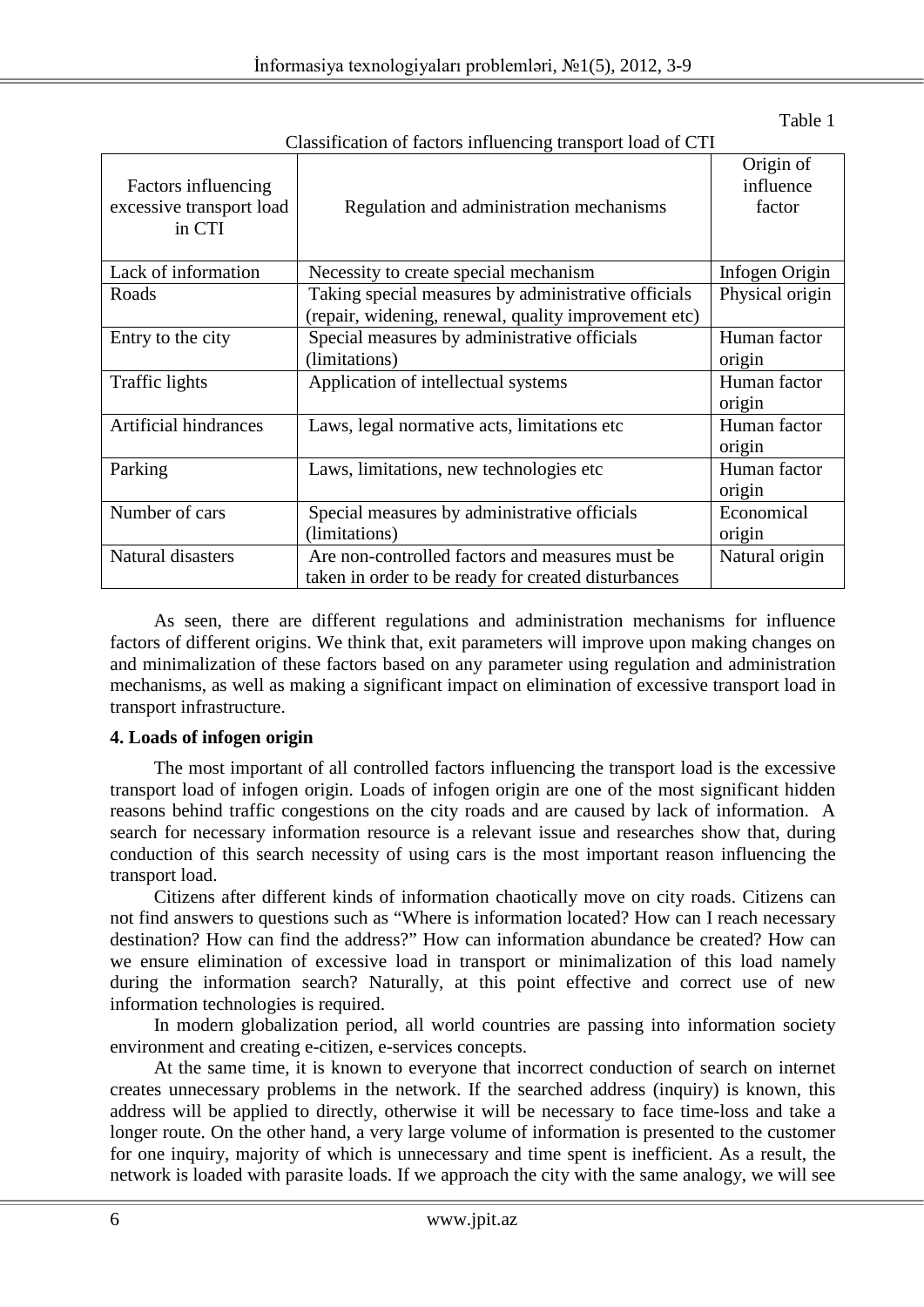that moving in the city without knowledge of address is very difficult and exhausting. Currently there are existing special systems and technologies in order to find necessary address. In addition it is necessary to improve and virtualize service fields serving the population.

Primarily all service fields of information origin must be virtualized. As a first step, different service fields must have constantly renewing web resources. From this point of view, let's compare the plane of existing services and plane of virtual relations. In each administrative district, there is information about service facilities, i.e. information that is considered to be a commodity or a good, as well as geographical coordinates of this facility. Population must be provided with necessary information. Effect of situations created during interconnection between citizens searching for service fields and information on CTI efficiency indicators reveals itself in different situations.

On figure 2 and 3, let's indicate service facilities as  $- N_i$  and citizens looking for information as *Mj*.



Figure 2. Real city services plane in CTI



Figure 3. Virtual city services plane in CTI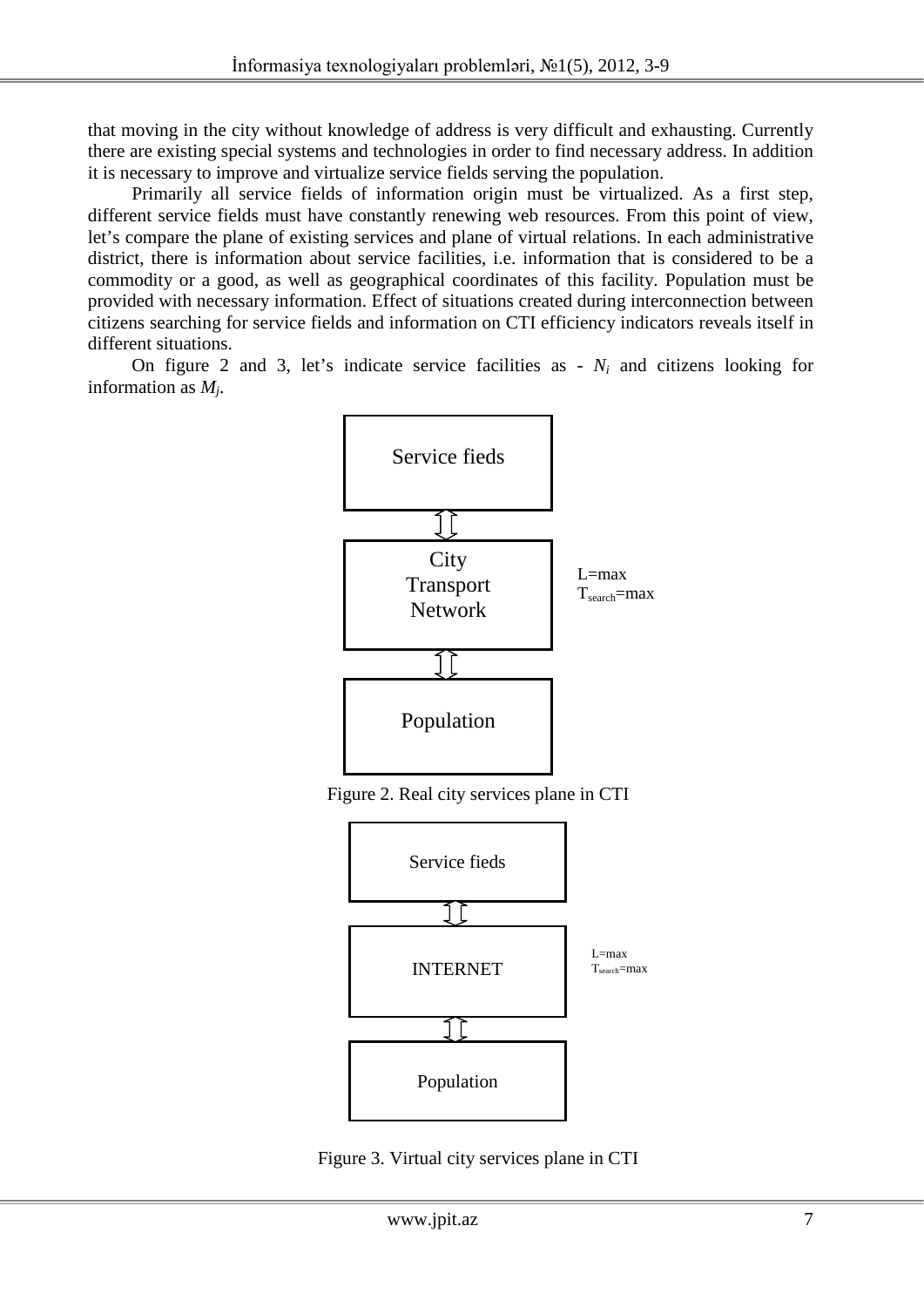#### **First situation**

If the population using service facilities lacks information, then people looking for information conduct the search for necessary information through transportation; and a large volume of time and transport load will be expended on this search. Whereas will be and spent mileage will excessive transportation load on the CTI (figure 2).

$$
L_{real}(N_i,M_j)=max
$$

#### **Second situation**

If it's possible to acquire information without overcoming a distance, and virtual environment, not transportation is used to this purpose, then time spent on search will reduce, and no addition load will be placed on the city. Distance will be overcome only upon necessity and following formula will be applied (figure 3).

# $L_{real}(N_i, M_i) = min$

As evident, real plane of city services facilities is very complication and chaotic. In these conditions, the real distance between the person looking for information and the information increases, and a necessity forms to use transportation in order to reach information. If we consider that service is the main reason behind load hours, then CTI will be more loaded. In this case, delays, increase of intensity, decrease of transmissivity and heavy rate of load level will be observed. Especially time spent on service will be excessive.

We think that, it will be a completely opposite situation on virtual plane. The distance will shorten and time spent on service will reduce, necessity to use cars will diminish (only exceptional cases). In its turn, this will positively influence efficiency indicators of the transportation.

#### **5. Conclusion**

As a result of analysis of transport load in CTI, reasons for occurrence of additional loads were researched and origin of each factor influencing creation of excessive transport load was determined. Different measures are taken in megacities in order to eliminate the existing problem. Alongside with these, CTU must have an administration and regulation mechanism. As noted, it is necessary to reduce the density in transport to minimum considering different factors. For this reason, services fields must reduce the transport usage necessity while serving the population. Therefore, services must be used without unnecessary usage of transport. In order to obtain necessary information, overcoming a distance creates transport loads of infogen origin in CTI. We think that, obtaining this information in a timely manner without overcoming any distance, will noticeably reduce the additional traffic load in the city. Due to this reason, it's necessary to create an automated information-survey system while providing the population with services.

### **Reference**

- 1. Ligthill M.J., Whitham F.R.S. On kinetic waves II. A theory of traffic flow on crowded roads // Proc. of the Royal Society Ser. A. 1995, vol.229, no.1178, pp.317–345.
- 2. WhithamG.B.. Linear and Nonlinear Waves. M.: Mir, 1977
- 3. Frank A. Haight. Mathematical theory of traffic flows. M.: Mir, 1966. 286 p.
- 4. Alguliyev R., Abdullayev R.: Analyses of Surplus Traffic Load in Urban Infrastructure // Transport Problems International Scientific Journal, 2008, vol. 3, Issue 4, Part 2,pp 13–17.
- 5. Tağızadə Ə.H., Bayramov R.P.: Yol hərəkətinin təşkili və təhlükəsizliyi, Bakı, 2002, 248 s.
- 6. Nagel K., Wagner R., Woesler R. Still flowing: Approaches to traffic flow and traffic jam modeling, January 2, 2003.
- 7. Daganzo C.F. Remarks on Traffic Flow Modeling and its Applications // Dept. of Civil